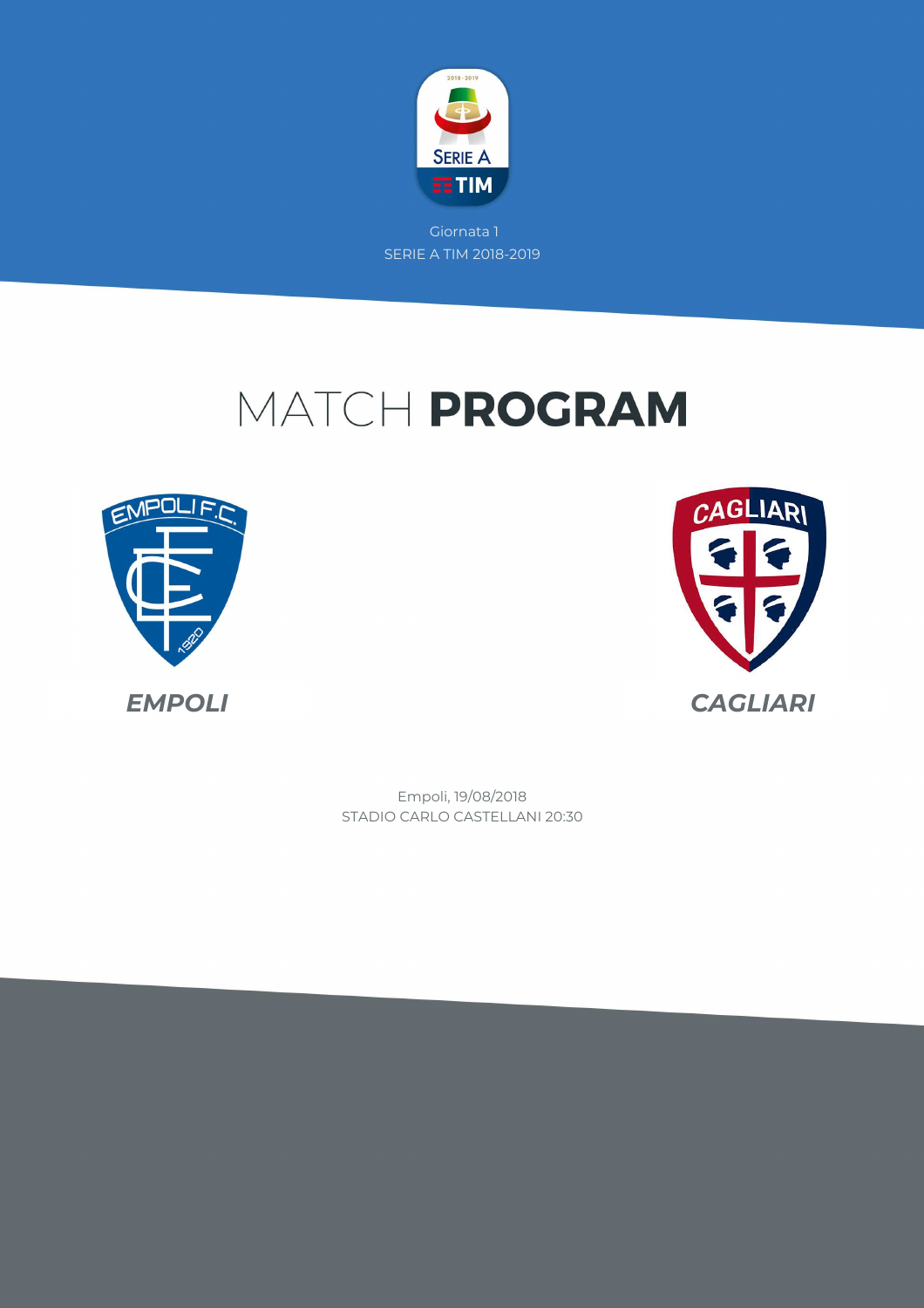# MATCH PROGRAM



**SERIE A ETIM** 

#### *EMPOLI CAGLIARI vs*

Empoli, 19/08/2018



STADIO CARLO CASTELLANI 20:30

## *ULTIMI PRECEDENTI*

| 2016-1736 AG   | <b>CAGLIARI</b>                                                                               | <b>EMPOLI</b>                                                                 |         |
|----------------|-----------------------------------------------------------------------------------------------|-------------------------------------------------------------------------------|---------|
| 14/05/2017     | 7'(1 <sup>°</sup> T) M. SAU, 17'(1 <sup>°</sup> T) D. FARIAS, 45'(1 <sup>°</sup> T) D. FARIAS | 34'(2°T) M. ZAJC, 39'(2°T) M. MACCARONE                                       | $3 - 2$ |
| 2016-1717^C    | <b>EMPOLI</b>                                                                                 | <b>CAGLIARI</b>                                                               |         |
| 17/12/2016     | 8'(1°T) L. MCHEDLIDZE, 27'(2°T) L. MCHEDLIDZE                                                 |                                                                               | $2 - 0$ |
| 2014-15 27 \ G | <b>CAGLIARI</b>                                                                               | <b>EMPOLI</b>                                                                 |         |
| 14/03/2015     | 20'(1 <sup>°</sup> T) JOAO PEDRO                                                              | <b>48'(2°T) M. VECINO</b>                                                     | $1 - 7$ |
| 2014-15 8 ^ G  | <b>EMPOLI</b>                                                                                 | <b>CAGLIARI</b>                                                               |         |
| 25/10/2014     |                                                                                               | 31'(1°T) M. SAU, 36'(1°T) D. AVELAR, 38'(1°T) D. AVELAR,<br>47'(1°T) A. EKDAL | $0 - 4$ |
| 2007-08 34^ G  | <b>CAGLIARI</b>                                                                               | <b>EMPOLI</b>                                                                 |         |
| 20/04/2008     | 10'(1°T) R. ACQUAFRESCA, 19'(2°T) M. FINI                                                     |                                                                               | $2 - 0$ |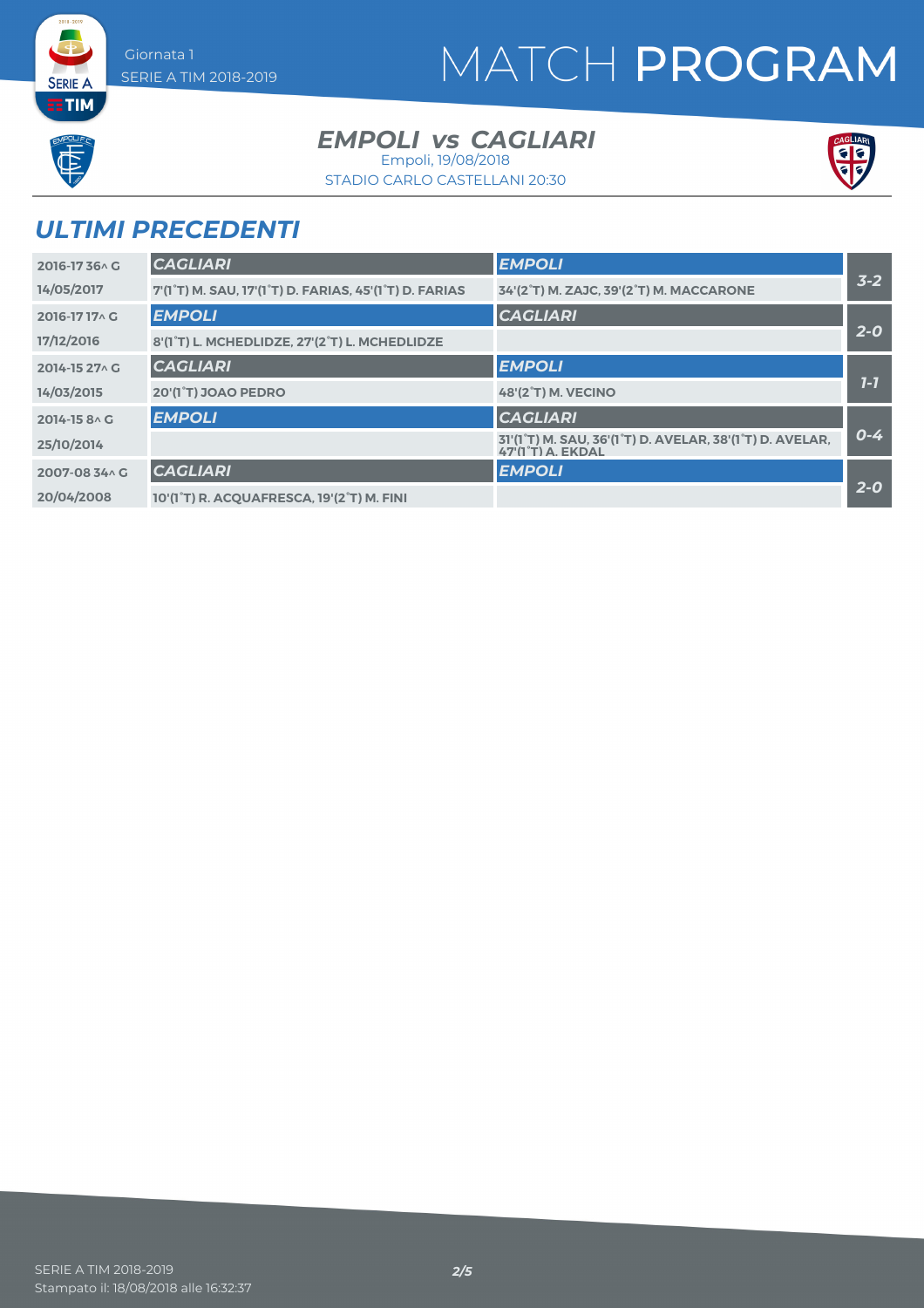

# MATCH PROGRAM



**SERIE A ETIM** 

#### *EMPOLI CAGLIARI vs* Empoli, 19/08/2018

STADIO CARLO CASTELLANI 20:30



### *ROSA DELLE SQUADRE*

| <b>EMPOLI</b>        |                              | PRES. A                    | <b>GOL A</b>     | GOL 2018-19      | PRES. 2018-19    | MIN. 2018-19     |
|----------------------|------------------------------|----------------------------|------------------|------------------|------------------|------------------|
| <b>PORTIERI</b>      |                              |                            |                  |                  |                  |                  |
|                      | <b>1 IVAN PROVEDEL</b>       | $\boldsymbol{O}$           | $\boldsymbol{0}$ | $\boldsymbol{o}$ | $\boldsymbol{O}$ | 0                |
|                      | <b>21 PIETRO TERRACCIANO</b> | $\overline{2}$             | $\overline{3}$   | $\boldsymbol{O}$ | $\boldsymbol{O}$ | $\boldsymbol{O}$ |
|                      | <b>99 ANDREA FULIGNATI</b>   | 9                          | 14               | $\boldsymbol{O}$ | O                | 0                |
|                      | <b>DIFENSORI</b>             |                            |                  |                  |                  |                  |
|                      | 2 GIOVANNI DI LORENZO        | $\boldsymbol{O}$           | $\boldsymbol{0}$ | $\boldsymbol{O}$ | $\boldsymbol{O}$ | 0                |
|                      | <b>5 FREDERIC VESELI</b>     | 17                         | $\boldsymbol{0}$ | $\boldsymbol{O}$ | $\boldsymbol{O}$ | $\boldsymbol{O}$ |
|                      | <b>13 LUCA ANTONELLI</b>     | 202                        | 13               | $\boldsymbol{O}$ | $\boldsymbol{O}$ | O                |
|                      | 22 DOMENICO MAIETTA          | 80                         | $\boldsymbol{O}$ | $\boldsymbol{O}$ | $\boldsymbol{O}$ | $\boldsymbol{o}$ |
|                      | 23 MANUEL PASQUAL            | 334                        | $\mathbf{9}$     | $\boldsymbol{O}$ | $\boldsymbol{O}$ | 0                |
|                      | <b>26 MATIAS SILVESTRE</b>   | 284                        | 14               | $\boldsymbol{O}$ | $\boldsymbol{O}$ | $\boldsymbol{o}$ |
|                      | <b>27 JOEL UNTERSEE</b>      | $\boldsymbol{O}$           | $\boldsymbol{O}$ | $\boldsymbol{O}$ | $\boldsymbol{O}$ | 0                |
| 29                   | <b>MICHAL MARCJANIK</b>      | $\boldsymbol{O}$           | $\boldsymbol{O}$ | $\boldsymbol{O}$ | $\boldsymbol{O}$ | $\boldsymbol{O}$ |
|                      | <b>32 JACOB RASMUSSEN</b>    | $\boldsymbol{O}$           | $\pmb{o}$        | $\boldsymbol{O}$ | O                | O                |
|                      | <b>CENTROCAMPISTI</b>        |                            |                  |                  |                  |                  |
|                      | <b>4 MATTEO BRIGHI</b>       | 395                        | 24               | $\boldsymbol{o}$ | $\boldsymbol{o}$ | 0                |
|                      | 6 MIHA ZAJC                  | 5                          | $\mathbf{7}$     | $\boldsymbol{O}$ | $\boldsymbol{O}$ | $\boldsymbol{O}$ |
|                      | <b>10 ISMAEL BENNACER</b>    | $\boldsymbol{O}$           | $\boldsymbol{0}$ | $\boldsymbol{O}$ | $\boldsymbol{O}$ | O                |
|                      | <b>17 LORENZO LOLLO</b>      | 27                         | 3                | $\boldsymbol{O}$ | $\boldsymbol{O}$ | O                |
|                      | <b>18 AFRIYIE ACQUAH</b>     | 166                        | $\overline{7}$   | $\boldsymbol{O}$ | 0                | 0                |
|                      | <b>28 LEONARDO CAPEZZI</b>   | 31                         | $\boldsymbol{0}$ | $\boldsymbol{O}$ | $\boldsymbol{O}$ | $\boldsymbol{O}$ |
| 33                   | <b>RADE KRUNIC</b>           | 47                         | 3                | $\boldsymbol{O}$ | $\boldsymbol{O}$ | 0                |
|                      | <b>48 SALIH UCAN</b>         | $\overline{7}$             | $\boldsymbol{O}$ | $\boldsymbol{O}$ | $\boldsymbol{O}$ | $\boldsymbol{O}$ |
|                      | <b>ATTACCANTI</b>            |                            |                  |                  |                  |                  |
|                      | <b>7 LEVAN MCHEDLIDZE</b>    | 64                         | 11               | O                | O                | 0                |
|                      | 8 HAMED JUNIOR TRAORE        | $\boldsymbol{O}$           | $\boldsymbol{O}$ | $\boldsymbol{O}$ | $\boldsymbol{O}$ | $\boldsymbol{o}$ |
|                      | <b>9 ALEJANDRO RODRIGUEZ</b> | 32                         | 5                | $\boldsymbol{O}$ | $\boldsymbol{O}$ | 0                |
|                      | <b>11 FRANCESCO CAPUTO</b>   | 12                         | $\mathbf{7}$     | $\boldsymbol{O}$ | $\boldsymbol{O}$ | $\boldsymbol{O}$ |
|                      | <b>19 ARNEL JAKUPOVIC</b>    | $\overline{I}$             | $\boldsymbol{O}$ | $\boldsymbol{O}$ | O                | 0                |
|                      | <b>20 ANTONINO LA GUMINA</b> | 4                          | $\boldsymbol{O}$ | $\boldsymbol{O}$ | $\boldsymbol{O}$ | O                |
|                      | <b>66 SAMUEL MRAZ</b>        | O                          | 0                | $\boldsymbol{o}$ | 0                | Ο                |
| <b>STAFF TECNICO</b> |                              |                            |                  |                  |                  |                  |
|                      | <b>Allenatore</b>            | <b>AURELIO ANDREAZZOLI</b> |                  |                  |                  |                  |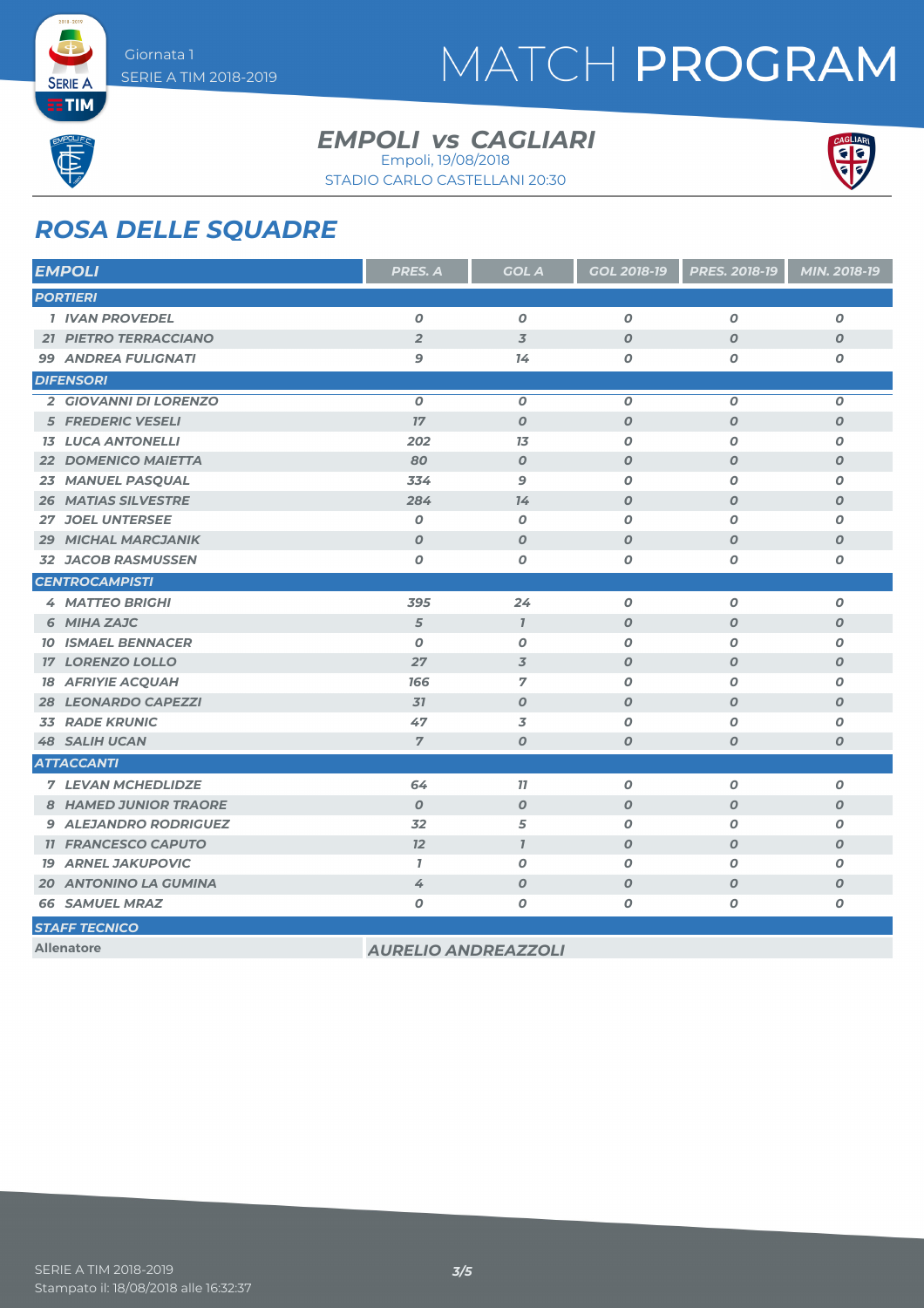# MATCH PROGRAM

**SERIE A EETIM** 

#### *EMPOLI CAGLIARI vs* Empoli, 19/08/2018

STADIO CARLO CASTELLANI 20:30



| <b>CAGLIARI</b>              | <b>PRES. A</b>       | <b>GOL A</b>     | <b>GOL 2018-19</b> | <b>PRES. 2018-19</b> | MIN. 2018-19     |
|------------------------------|----------------------|------------------|--------------------|----------------------|------------------|
| <b>PORTIERI</b>              |                      |                  |                    |                      |                  |
| 1 RAFAEL                     | <b>100</b>           | <b>159</b>       | $\boldsymbol{0}$   | $\boldsymbol{0}$     | $\boldsymbol{0}$ |
| <b>12 RICCARDO DAGA</b>      | $\overline{0}$       | $\boldsymbol{0}$ | $\boldsymbol{0}$   | $\boldsymbol{0}$     | $\boldsymbol{O}$ |
| <b>16 SIMONE ARESTI</b>      | $\mathbf{7}$         | $\mathbf{7}$     | 0                  | 0                    | 0                |
| <b>28 ALESSIO CRAGNO</b>     | 43                   | 73               | $\boldsymbol{o}$   | O                    | $\boldsymbol{o}$ |
| <b>DIFENSORI</b>             |                      |                  |                    |                      |                  |
| <b>3 MARCO ANDREOLLI</b>     | 133                  | 5                | $\boldsymbol{o}$   | $\boldsymbol{o}$     | 0                |
| <b>19 FABIO PISACANE</b>     | 53                   | $\mathbf{7}$     | $\boldsymbol{O}$   | $\boldsymbol{O}$     | $\boldsymbol{O}$ |
| 22 CHARALAMPOS LYKOGIANNIS   | 77                   | $\boldsymbol{O}$ | 0                  | 0                    | 0                |
| 23 LUCA CEPPITELLI           | 71                   | $\overline{3}$   | $\boldsymbol{O}$   | $\boldsymbol{O}$     | $\boldsymbol{O}$ |
| 33 DARIJO SRNA               | $\boldsymbol{0}$     | 0                | 0                  | 0                    | 0                |
| <b>56 FILIPPO ROMAGNA</b>    | 23                   | $\boldsymbol{0}$ | $\boldsymbol{O}$   | $\boldsymbol{O}$     | $\boldsymbol{o}$ |
| <b>CENTROCAMPISTI</b>        |                      |                  |                    |                      |                  |
| 2 MARKO PAJAC                | $\mathbf{7}$         | $\boldsymbol{o}$ | $\boldsymbol{o}$   | $\boldsymbol{O}$     | $\boldsymbol{o}$ |
| <b>4 DANIELE DESSENA</b>     | 296                  | 17               | $\boldsymbol{O}$   | $\boldsymbol{O}$     | $\boldsymbol{O}$ |
| <b>6 FILIP BRADARIC</b>      | $\boldsymbol{0}$     | 0                | 0                  | 0                    | 0                |
| 8 LUCA CIGARINI              | 301                  | 78               | $\boldsymbol{O}$   | $\boldsymbol{0}$     | $\boldsymbol{0}$ |
| <b>JOAO PEDRO</b><br>10      | 74                   | 17               | $\boldsymbol{O}$   | $\boldsymbol{O}$     | $\boldsymbol{o}$ |
| <b>18 NICOLO' BARELLA</b>    | 65                   | 6                | $\boldsymbol{O}$   | $\boldsymbol{O}$     | $\boldsymbol{O}$ |
| <b>20 SIMONE PADOIN</b>      | 274                  | 13               | 0                  | 0                    | 0                |
| <b>21 ARTUR IONITA</b>       | 103                  | $\mathbf{9}$     | $\boldsymbol{O}$   | $\boldsymbol{O}$     | $\boldsymbol{O}$ |
| 24 PAOLO FARAGO'             | 44                   | $\overline{2}$   | 0                  | 0                    | O                |
| 29 LUCAS CASTRO              | 157                  | 78               | $\boldsymbol{O}$   | $\boldsymbol{O}$     | $\boldsymbol{o}$ |
| <b>ATTACCANTI</b>            |                      |                  |                    |                      |                  |
| <b>9 ALBERTO CERRI</b>       | 15                   | $\overline{2}$   | $\boldsymbol{o}$   | O                    | $\boldsymbol{o}$ |
| <b>17 DIEGO FARIAS</b>       | 88                   | 74               | $\boldsymbol{O}$   | $\boldsymbol{O}$     | $\boldsymbol{O}$ |
| 25 MARCO SAU                 | <b>151</b>           | 34               | 0                  | 0                    | O                |
| <b>30 LEONARDO PAVOLETTI</b> | 95                   | 35               | $\boldsymbol{o}$   | O                    | O                |
| <b>STAFF TECNICO</b>         |                      |                  |                    |                      |                  |
| <b>Allenatore</b>            | <b>ROLANDO MARAN</b> |                  |                    |                      |                  |